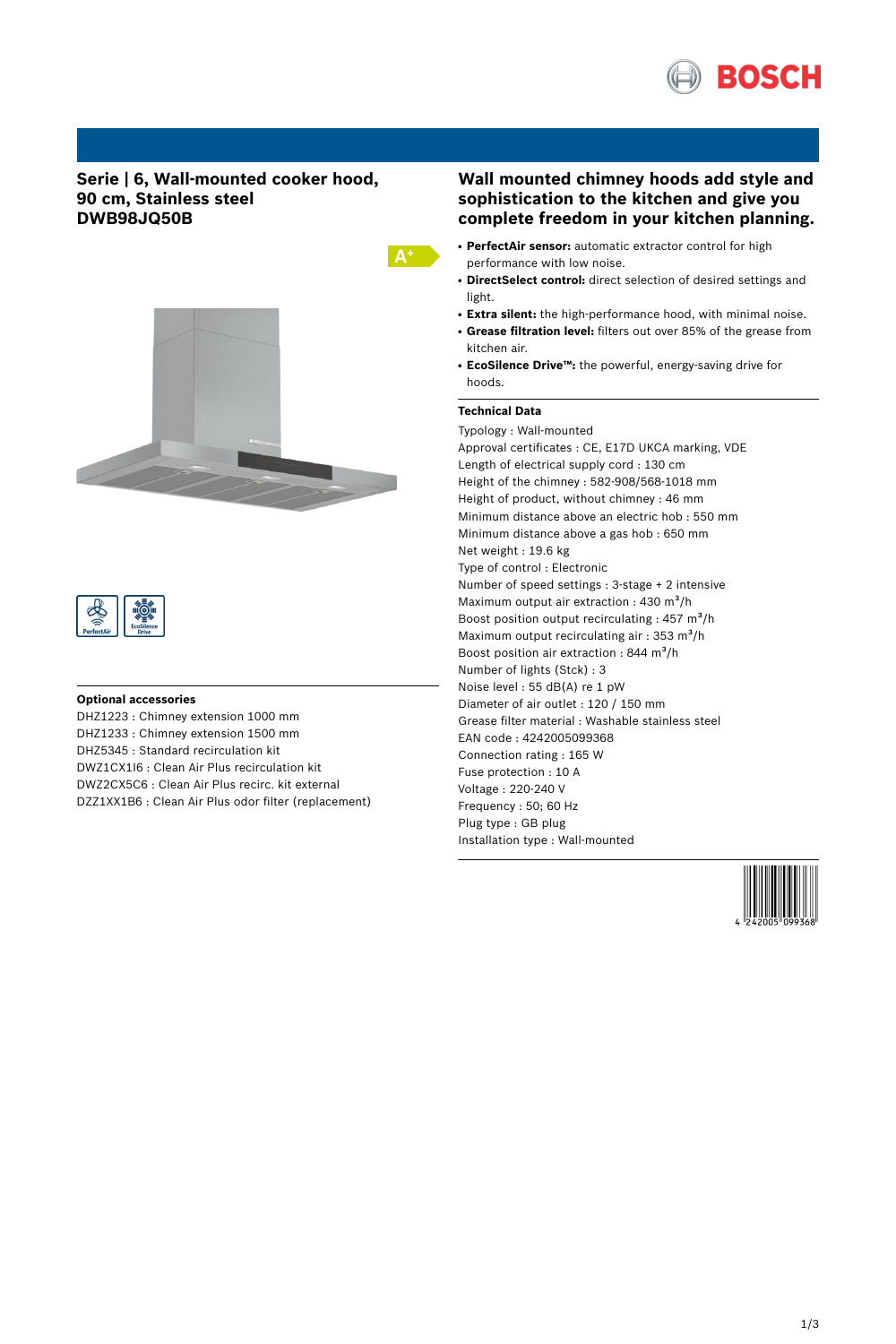

# **Serie | 6, Wall-mounted cooker hood, 90 cm, Stainless steel DWB98JQ50B**

# **Wall mounted chimney hoods add style and sophistication to the kitchen and give you complete freedom in your kitchen planning.**

#### **Key performance features:**

- Energy Efficiency Class: A+ (at <sup>a</sup> range of energy efficiency classes from A+++ to D)
- Extraction rate according to EN <sup>61591</sup> <sup>ø</sup> <sup>15</sup> cm: max. Normal use430m<sup>3</sup>/h Intensive844 m<sup>3</sup>/h
- Noise max. Normal Level: Noise, max. speed in normal us: <sup>55</sup> dB dB\*

## **Special features**

- PerfectAir sensor
- TouchControl with lightline
- <sup>3</sup> power levels and <sup>2</sup> intensive settings
- 3 x 1.5W LED light
- Colour Temperature: <sup>3500</sup> <sup>K</sup>
- Dimmer function
- Efficient BLDC-technology
- Automatic after running (Automatic after running (10 min))
- Automatic intensive revert (6mins)
- <sup>3</sup> removable metal grease filter cassettes
- Saturation indicator for metal and charcoal filter
- Additional noise reduction insulation
- easy to clean Inner frame

## **Design**

- Chimney extractor hood
- Installation: wall
- TouchControl
- Electronic control

#### **Performance/technical information**

- Installation system: Chimney hood wall fixing syst.
- Suitable for ducted or recirculating operation
- For recirculated extraction recirculating kit or CleanAir recirculating kit (accessory) needed
- Extraction rate according to EN 61591 max. 844  $m^3/h$
- Noise level according to EN 60704-3 and EN 60704-2-13 at max. normal use exhaust air: 55 dB(A) re 1 pW
- Noise level according to EN 60704-3 and EN 60704-2-13 exhaust air: Max. normal use:55dB(A) re 1 pW Intensive:69 dB(A) re 1 pW
- Noise level according to EN 60704-3 and EN 60704-2-13 at maximum normal setting: extraction rate: 55 dB (A) re 1pW
- With the Clean Air Plus recirculation kit (available as optional accessory) your appliances reaches: Extraction rate in recirculation mode: Max. normal use:353m<sup>3</sup>/ h Intensive: 457m<sup>3</sup>/h
	- Noise level in recirculation mode: Max. normal use:67dB(A) re 1 pW Intensive:71 dB(A) re 1 pW
- Power rating: <sup>165</sup> <sup>W</sup>
- Light Intensity: <sup>389</sup> lux
- Electrical cable length 1.3 <sup>m</sup>
- Diameter pipe <sup>Ø</sup> <sup>150</sup> mm (Ø <sup>120</sup> mm enclosed)
- Dimensions exhaust air (HxWxD): 614-954 <sup>x</sup> <sup>898</sup> <sup>x</sup> <sup>500</sup> mm
- Dimensions recirculating (HxWxD): 614-1064 <sup>x</sup> <sup>898</sup> <sup>x</sup> <sup>500</sup> mm
- Dimensions recirculating with CleanAir module (HxWxD): 795-1139 x 898 x 500 mm
- Blower Efficiency Class: A\*
- Lighting Efficiency Class: A\*
- Grease Filtering Efficiency Class: B\*
- Average Energy Consumption: 30.1 kWh/year\*

#### **Optional accessories**

- Recirculating kit DHZ1223
- *\* In accordance with the EU-Regulation No 65/2014*